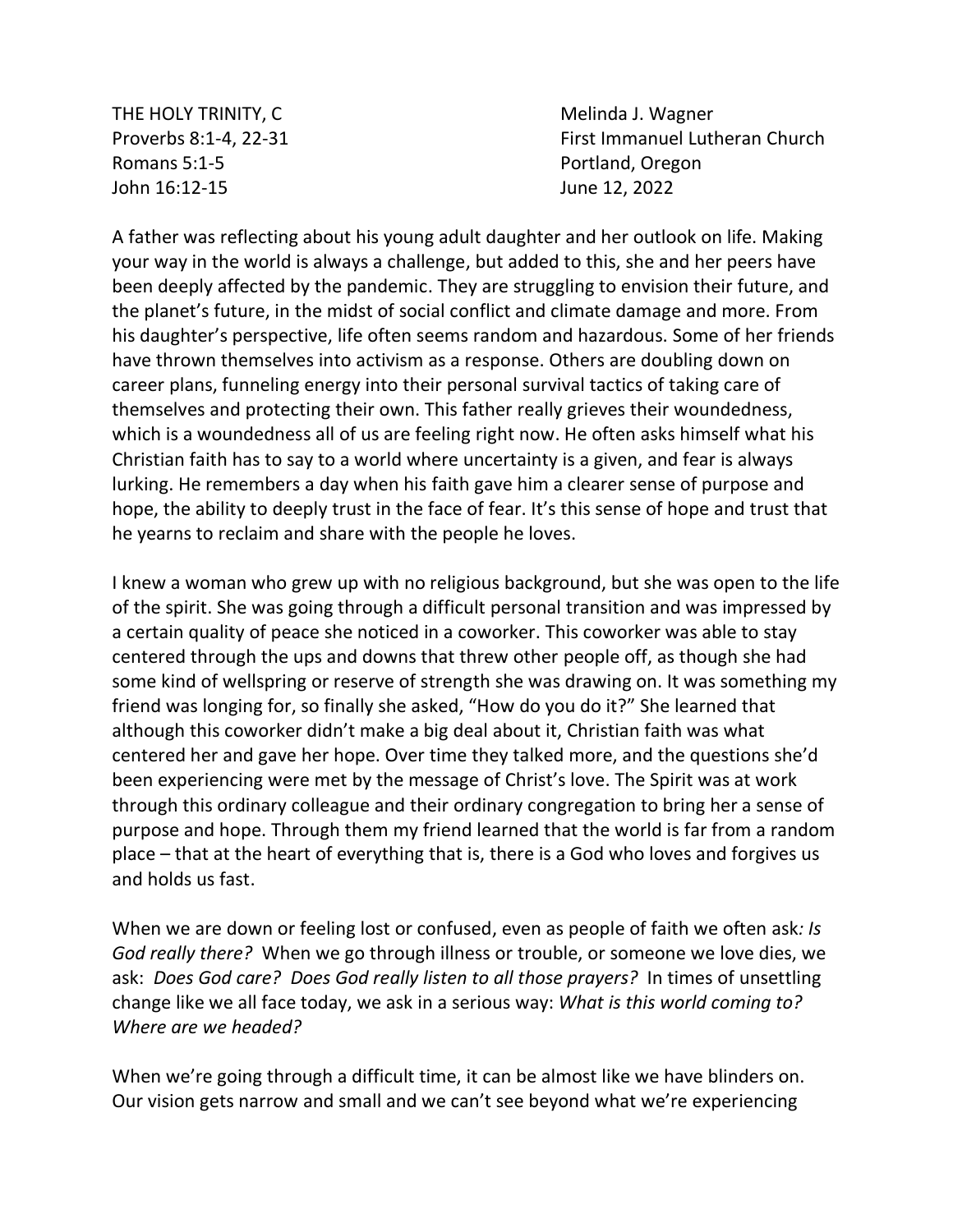right this moment. At times like these, we need a word from beyond ourselves to open us up to the wide, far-reaching reality of God's love.

We need a word like the one that comes to us today in Proverbs, where scripture describes the Wisdom of God appearing everywhere, making God known. Scripture describes God's Wisdom calling out to people from the hillsides, from the crossroads, from the town squares, announcing that God delights in this world. The message is that God's compassion and truth and goodness are embedded everywhere —- in the beauty of nature, in relationships among people, in the urge for justice and healing that motivates change. All these things can reveal God to those who are ready to receive.

We need the reminder that although life may appear to be random, scripture says quite the opposite is true. God's wisdom, God's essence, is alive in all things. God's compassion holds all things together. God's reality is what makes this world tick. So whether we perceive it or not, from our own small perspectives, the great and wide truth is that God is continually at work, bringing all things together in Christ's love.

When we are asking hard questions or living through painful times, we also need a word like the one that comes to us in Romans, about how God's love creates hope in the midst of suffering.

Saint Paul knew what hard times were about. He had been in prison, he had been frightened and in danger many times. But he had also learned that God holds us fast, especially when we are suffering. Paul wrote that

*suffering produces endurance, and endurance produces character, and character produces hope, and hope does not disappoint us, because God's love has been poured into our hearts through the Holy Spirit. (Rom 5:3-5)*

That's quite a statement, born out of Paul's own life experiences. Paul isn't saying suffering is a good thing, or that God gives us hard times in order to teach us some kind of a lesson. We should always be skeptical of people who insist that "everything happens for a reason," people who think they can interpret God's purpose in everything that happens. Lots of times we just plain don't understand what God is up to, in any given moment, or in a whole season of hardship like our global community is living through. But as Paul says, God's love is the one constant throughout all our human ups and downs. While we are suffering, enduring, growing and learning, it's God who gives us the hope we need, God who pours love into our hearts through the Holy Spirit. Even though we cannot personally see God's purpose or fully understand our part in it, God steadies us and encourages us. And even when events seem random to us, there is always that strong and sure current of God's love running through all things.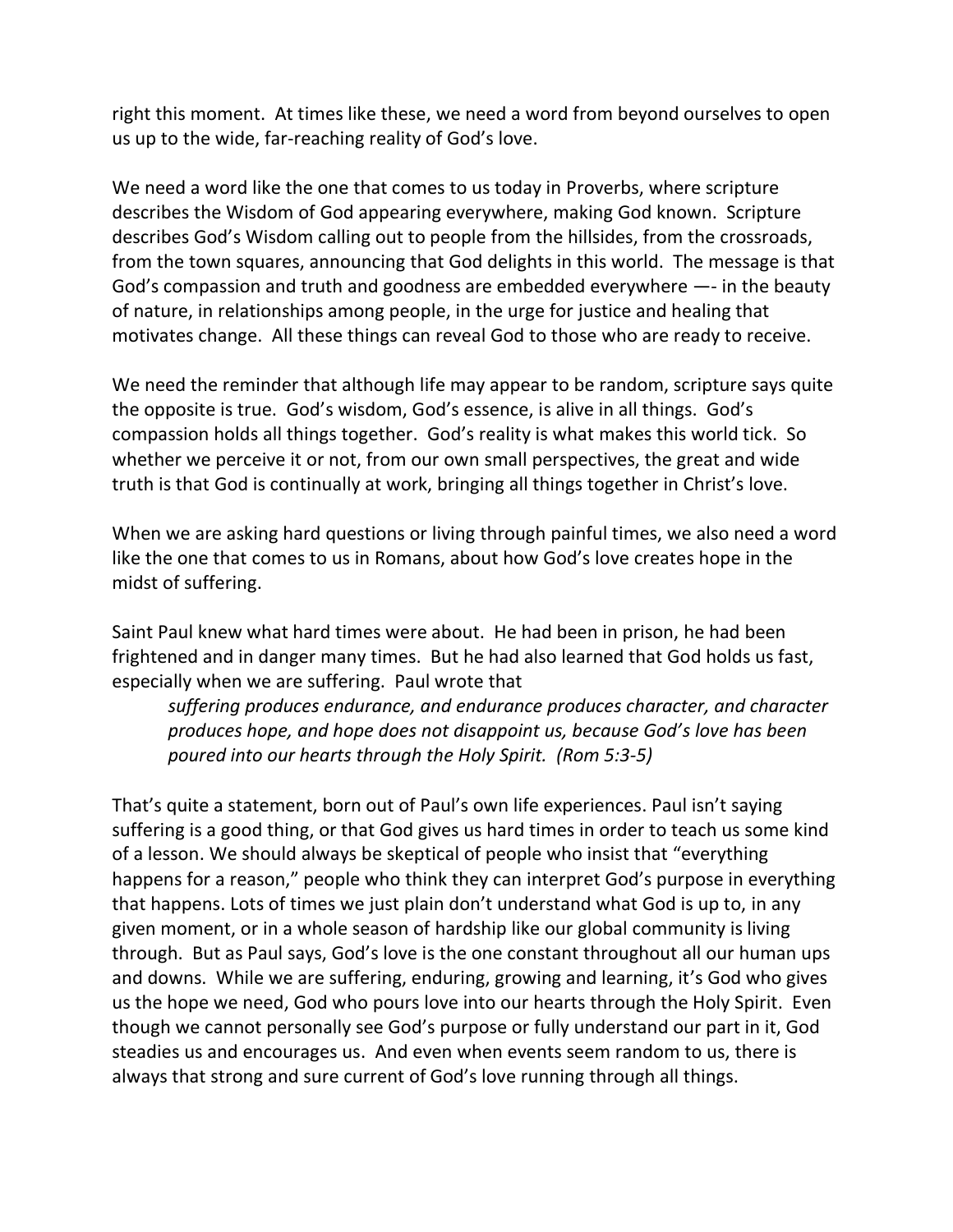At every moment, in every circumstance, we are connected to God's constant and eternal love that will never let us go. When Jesus left his disciples, he promised to send them the Spirit of truth, the Holy Spirit, to guide them. And the Holy Spirit is still God's presence with us today, the spiritual the lifeline connecting us to Christ and our Creator.

God's Spirit connects us to God's wisdom and gives us insight. God's Spirit lives the questions with us and "guides us into all the truth." So that whether we are children encountering life's early freshness, or graduates searching for our place in the adult world, or mature adults weathering the storms of illness or conflict or job loss or heavy responsibilities… God's Spirit teaches us, as we are ready to learn. And Christ promises that God will keep on accompanying the human family, through all the generations, until God's good purpose is finally fulfilled.

You and I aren't able to see the whole trajectory of our journey or the human journey from any single place, but we are able to place our trust in God's Wisdom and God's good purpose. There's an old traditional Jewish story that encourages us to be patient while we wait for God's wisdom to unfold:

There were two young brothers who had always lived in the city and never saw field or a meadow. But one day they decided to visit the country.

As they went walking along the road they saw a farmer plowing his field. They were puzzled. "What on earth is he doing that for?" they wondered. "Why should someone take a smooth piece of land covered with nice green grass and dig it up?"

Later they watched the farmer sowing grains of wheat along the furrows. "That man must be crazy!" they said. "He takes perfectly good wheat and throws it into the dirt."

"I don't like the country. Only crazy people live here!" said one man, so he went back to the city.

The brother who stayed in the country saw a change take place a few weeks later. The plowed field began to sprout tender green shoots, even more beautiful than before. He wrote his brother in the city to come at once and see the wonderful change.

His brother came and was delighted. As time passed they watched the sprouts grow into golden heads of wheat. Now they both understood the purpose of the farmer's work.